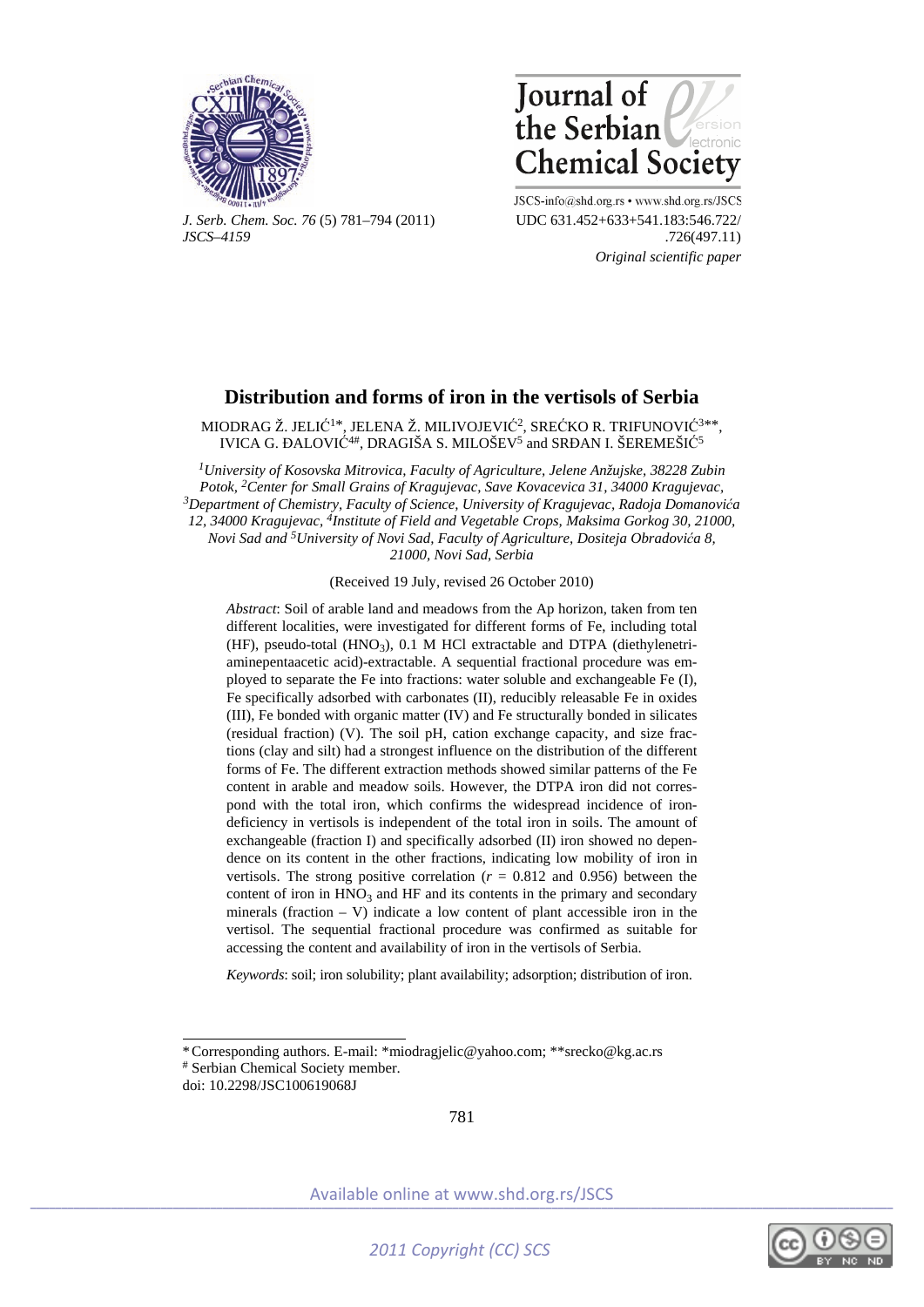## INTRODUCTION

Vertisols are the predominant soils in Central and western Serbia and cover 780 000 ha, which is 8.93 % of the total land area in Serbia.1 These soils, de-veloped through degradation of lake sediment, are suitable for vegetable, fruit and vine crops production. However, the unfavourable characteristics induced by high clay contents, poor structure (a prismatic polyedric structure with the frequent occurrence of angled aggregates) and generally high acidity could limit their productivity potential.

The distribution and availability of heavy metals in soils is important when assessing the environmental quality of an area, since increased concentrations in soil, water and plants pose a serious threat to human and animal health. The origin of heavy metals in the soil is mainly geochemical (originating from the parent substrate) and partly anthropogenic (various sources of pollution). The soil solution contains considerably small amounts of the microelements, thus heavy metals occur in soil in water-soluble, exchangeable forms, bound to specific sites of the organic and inorganic soil components and in the structure of primary and secondary minerals.<sup>2–5</sup>

The bioavailability, mobility and chemical reactivity of heavy metals in soils are often associated with their distribution among certain soil fractions and the dynamic equilibrium among them.6,7

Iron is an important micronutrient which availability could be significantly affected by the soil properties. Generally, the total iron increases with increasing cation exchange capacity (*CEC*) and the clay and silt content.8 Complexation of iron by soil organic matter may result in increased plant availability, and microbial exudates can supply additional iron to plant routes.2 Likewise, exchangeable iron adsorbed onto inorganic sites and diethylenetriaminepentaacetic acid (DTPA) extractable iron increase with increasing soil organic matter but decrease with higher soil pH and calcium carbonate content.<sup>4,28</sup>

The determination of the mobile and potentially mobile iron forms is the key issue in the estimation of iron availability to plants. However, the simple selection of methods for their extraction is not sufficient for conceptualisation of their availability, sources or interconnection with a phase of a soil. Accordingly, iron distribution among the different fraction is essential an understanding of their chemistry in soils. Many authors suggested the employment of a sequential extraction procedure for investigation of heavy metals in the environment, sediment of natural origin or in substrates secondarily enriched with heavy metals (*e.g*., agriculture, industry, road traffic).<sup>7,9–12</sup> These method eliminate the disadvantages of individual extraction procedures and provide information on the total and available content of selected heavy metals in soils, the strength of the bonding and their relationship with specific compounds in the solid phase of soil.<sup>10</sup> Hitherto in Serbia, many single or sequential extraction procedures, mainly based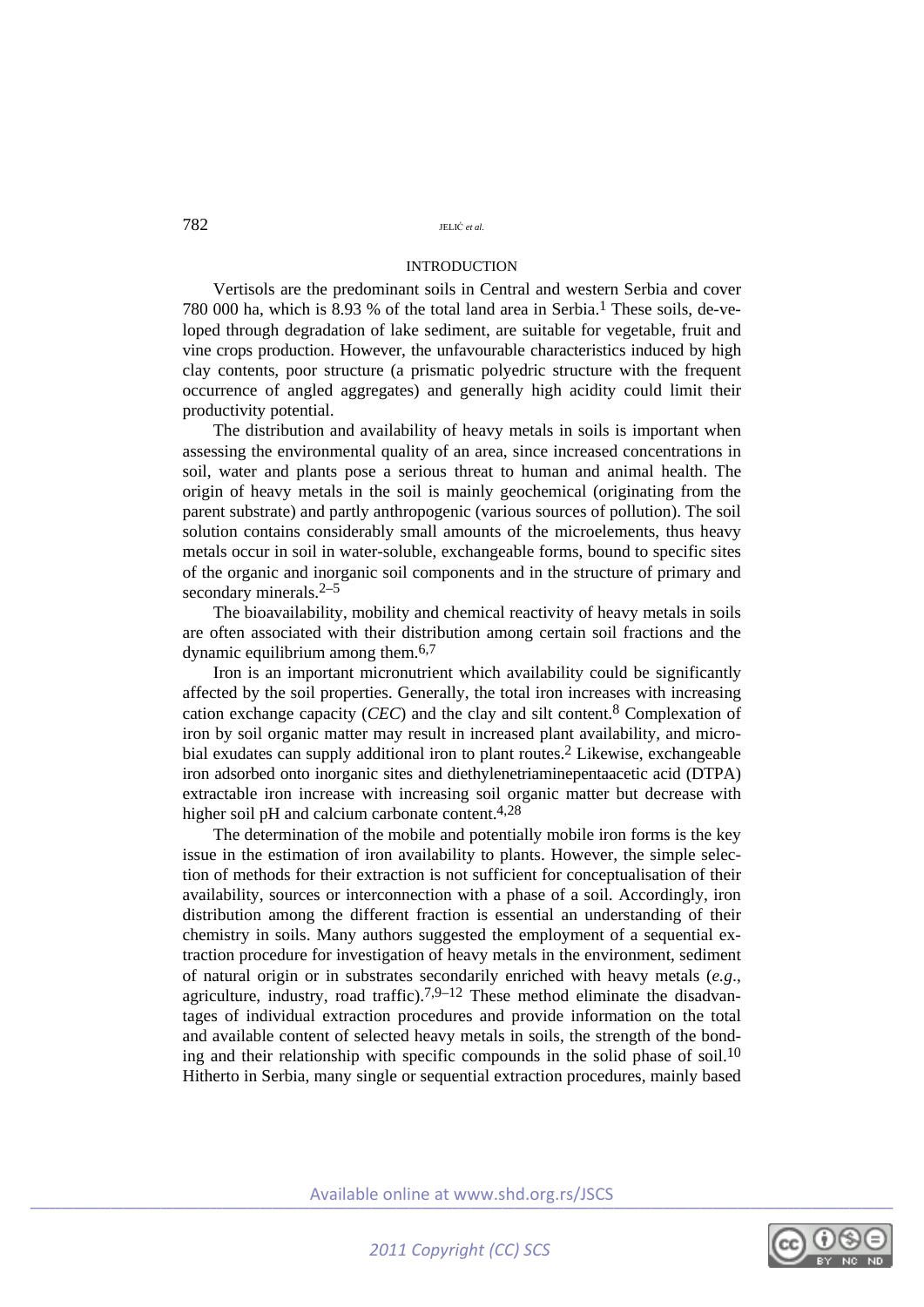on the Tessier procedure or different versions thereof, have been applied to soils and sediments to fractionate metals by using different extractants or reagents to obtain more useful information about the bioavailability and mobility of metals.1,14–16

The aim of this study was to assess the distribution and forms of iron in the environmental conditions of vertisols soils in Serbia by utilizing different extraction methods and a sequential extraction procedure.

## EXPERIMENTAL

The investigations were conducted on vertisols (smonitza) type of soils taken from the Ap horizon at ten different localities in Serbia (Fig. 1): (1) Milutovac, (2) Priština, (3) Trnava, (4) Rekovac, (5) Vranje (Neradovac), (6) Zaječar, (7) Bela Crkva, (8) Blace, (9) Salaš and (10) Kragujevac. The sub-samples were taken from field and meadow ecosystems at a depth of 0 to 20 cm, after which they were air-dried, crushed in a porcelain mortar and sieved through stainless steel screens. Particles 2 mm in size were used for soil characterization and Fe-fraction analyses.



Fig. 1. Geographical locations of the investigated soil samples in the Republic of Serbia.

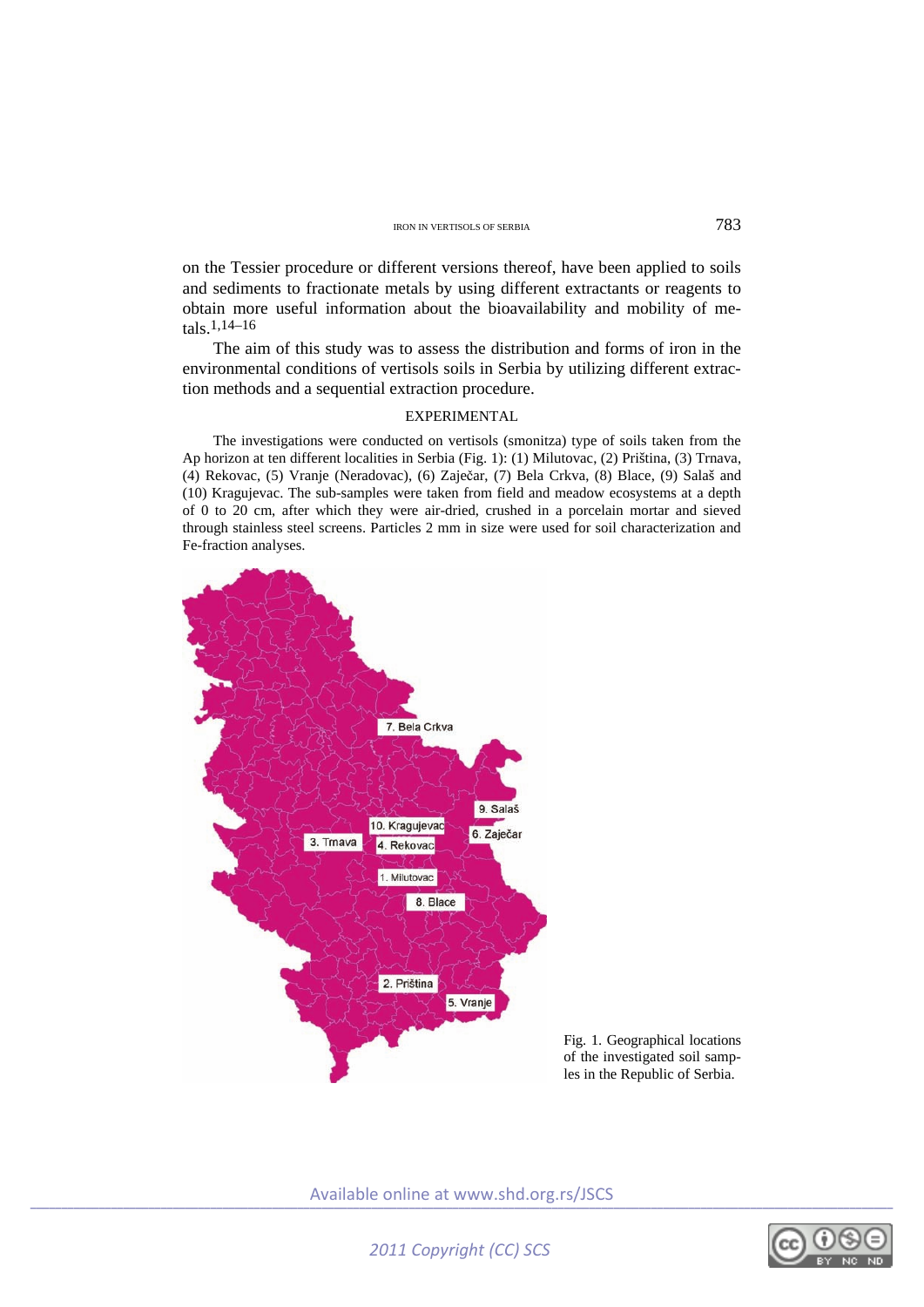## *Determination of the soil characteristics*

Soil pH was determined in a suspension in water and 1 M KCl at the ratio of soil:solution ratio of 1:2.5 after a 0.5 h equilibration period; the organic content was determined using the humus method of Kotzmann<sup>27</sup> and the available P<sub>2</sub>O<sub>5</sub> and K<sub>2</sub>O content was determined using the Egner-Riehm Al method.13,14 The *CEC* was determined using the method with 1 M NH4OAc, pH 7, and the particle size distribution was determined by a pipette method. The total iron was determined by atomic adsorption spectrophotometry (AAS, Model Carl Zeis Jena AAS 1N). A cold extraction method was used for the determination of the total and pseudo-total iron in which  $0.5\pm0.001$  g of sample was transferred into a centrifuge tube and then 10 mL of 0.5 M HCl was added. The solution was shaken, subjected to vortex for a short time and placed on a shaking-table for agitation for 1 h. After agitation, the solution was centrifuged at 3000 rpm  $(1.900\times g)$  for 15 min, and then filtered through a 0.45-um syringe filter to remove particulates.

The total iron was determined by AAS after digestion of the soil sample (0.5 g), which had previously been heated in Pt dishes for 2 h at 450  $^{\circ}$ C with a mixture of acids (HF, HNO<sub>3</sub>) and  $HCIO<sub>4</sub>$ ). The pseudo-total content of iron was determined by AAS spectrometry after the finely grounded soil sample (2 g) had been digested for 2 h with 20 ml conc.  $HNO<sub>3</sub>$  and then treated with 3 ml 30 %  $H_2O_2$  and heated for 15 min.<sup>13</sup>

## *Sequential fractional procedures*

Iron (Fe) in different soil fractions was extracted using the procedure proposed by Tessier *et al*. 10 The methods followed for the fractionation procedures are outlined below:

1. Water soluble and exchangeable metals were determined by extraction with 0.1 M CaCl<sub>2</sub> (pH 7.0). 10 g of soil was agitated in plastic pots with 100 cm<sup>3</sup> of solution for 20 min, and then filtered.

2. Specifically adsorbed metals and metals bound to carbonates were determined by extraction with 1.0 M NaOAc (pH 5.0). Again, 10 g of soil was added to 100 cm<sup>3</sup> of solution, agitated for 5 h at room temperature and then filtered. In this case, the sum of 1) and 2) was obtained and by subtraction, fraction 2 was obtained.

3. Reductant releasable Fe occluded in oxides of Fe and Mn was determined in the following manner. 2.5 mg of soil was placed in a centrifuge tube and, after extraction of fractions 1 and 2, 50 cm3 of 0.04 M hydroxylamine hydrochloride in 25 % of HOAc, pH 3, was added. The tubes were then kept in a water bath for 6 h at 85 °C and stirred. Subsequently, the total volume was set to 50 cm<sup>3</sup> by addition of distilled water, closed and then agitated for 10 min, and centrifuged for 10 min at 3000 rpm. The clear solution was removed into reagent bottles, while the remaining soil was washed with 20 cm<sup>3</sup> of distilled water.

4. Metals bound to the organic matter were determined in the following way. 7.5 cm<sup>3</sup> of  $0.02$  M HNO<sub>3</sub> and 12.5 ml of H<sub>2</sub>O<sub>2</sub> pH 2.0 were added to the test tubes with the soil remaining from the previous three extractions. The tubes were kept in a water bath at 86 °C for 2 h, under stirring. After cooling,  $7.5 \text{ cm}^3$  of  $30 \%$  H<sub>2</sub>O<sub>2</sub> was added and the mixture was again kept at 86 °C for 3 h. After cooling, 12.5 cm<sup>3</sup> of 3.2 M NH<sub>4</sub>OAc in 20 % HNO<sub>3</sub> was added. The final volume was set by adding distilled water and then the tubes were closed. They were then shaken for 30 min and centrifuged for 10 min at 3000 rpm. The clear solution was transferred into reagent bottles.

5. Metals structurally bound in silicates (residual fraction) were determined by calculation as the difference between the total content determined with  $HNO<sub>3</sub>–HF–HCIO<sub>4</sub>$  and the sum of the first four fractions.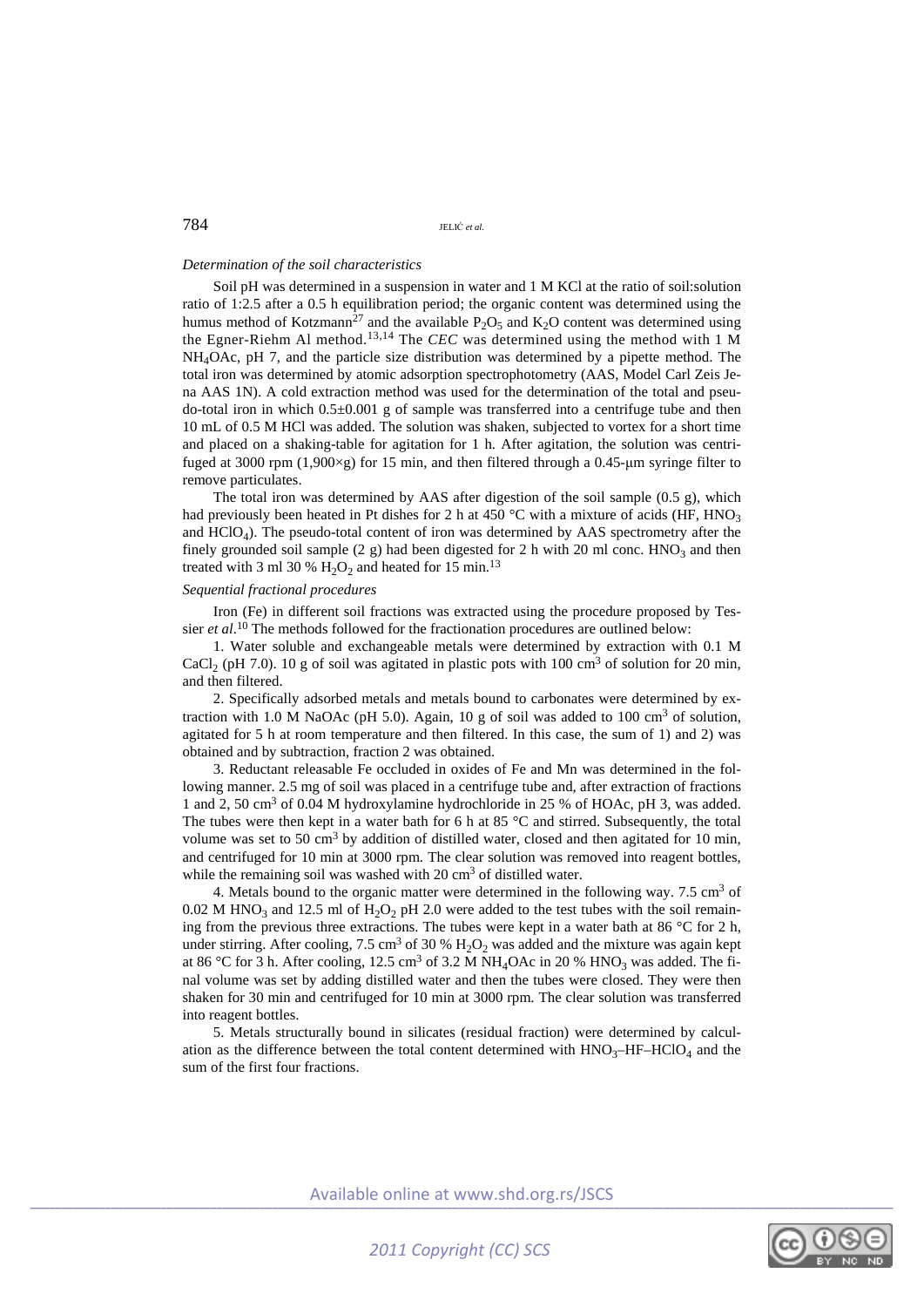The distribution of iron in the chemical fractions 1–4 was determined by flame AAS (atomic absorption spectrometry).

## *Statistical analysis*

The results obtained for the different contents of iron (total, accessible and different chemical fractions) in the vertisols were statistically evaluated by the Student's *t*-test and the Pearson correlation coefficients.<sup>18</sup>

## RESULTS AND DISCUSSION

## Basic characteristics of examined Serbian vertisols are given in Table I.

TABLE I. Examined physico-chemical characteristics of vertisols in Serbia (mean, range and standard deviation); *t*-test field: meadow; NS – application of the Student *t*-test showed that there is no statistical significance between the examined characteristics of field and meadow soils

|                     |      | Field         |                       |      | Meadow        |                       |  |
|---------------------|------|---------------|-----------------------|------|---------------|-----------------------|--|
| Soil characteristic | Mean | Range         | Standard<br>deviation | Mean | Range         | Standard<br>deviation |  |
| $pH(H_2O)$          | 7.1  | $5.8 - 8.1$   | 0.9                   | 6.9  | $5.6 - 8.1$   | 0.9                   |  |
| pH (KCl)            | 6.0  | $4.6 - 6.9$   | 0.9                   | 5.8  | $4.7 - 7.0$   | 0.9                   |  |
| Humus content, %    | 3.3  | $2.5 - 4.0$   | 0.5                   | 3.5  | $2.0 - 5.6$   | 1.1                   |  |
| $P_2O_5$ mg/100 g   | 7.7  | $0.6 - 28.0$  | 8.5                   | 4.2  | $0.8 - 17.8$  | 5.0                   |  |
| $K_2$ O mg/100 g    | 34.4 | $19.0 - 59.6$ | 11.8                  | 31.1 | $20.4 - 53.5$ | 10.4                  |  |
| $CEC$ meq/100 g     | 25.1 | $15.5 - 31.5$ | 5.6                   | 23.8 | $16.9 - 34.7$ | 6.6                   |  |
| Sand, %             | 29.6 | $21.4 - 36.0$ | 4.8                   | 32.2 | $22.3 - 50.5$ | 9.0                   |  |
| Silt, %             | 24.6 | $18.8 - 31.2$ | 3.6                   | 22.8 | $11.9 - 29.4$ | 5.6                   |  |
| Clay, %             | 45.8 | $33.5 - 54.4$ | 7.2                   | 44.9 | $28.9 - 64.3$ | 11.1                  |  |
| $Silt + Clav, %$    | 70.4 | $64.0 - 78.6$ | 4.8                   | 67.7 | $49.5 - 77.7$ | 9.0                   |  |

The examined vertisols showed marked heterogeneity in terms of pH, and most of the studied soil samples were acid to slightly alkaline. In terms of the readily available phosphorus content, the selected locations belong to the class of soils with lower availability of this element but the observed level of  $P_2O_5$  varied widely between the different samples: 0.6–28.0 mg/100 g soil for samples from fields and 0.8–17.8 mg/100 g soil for the samples under meadows. The investigated soils showed a moderate to high content of available  $K<sub>2</sub>O$ . The selected sites of vertisols also differed in their humus contents, with an average of 3.3 (field) and 3.5 % (meadow), and had a high capacity for cation adsorption, range from 15.5 to 34.7 meq/100 g soil.

The average value of total iron  $(HNO<sub>3</sub>-HF-HClO<sub>4</sub>$  extraction) in the tested vertisols was 3.7 (field) and 3.6 % (meadows), ranging from 0.5 to 5 % which are typical values for "normal" land. The variations between the samples could be explained by the differences in the basic physical and chemical properties of the soil. Thus, soils with higher clay contents and higher values of *CEC* contained higher levels of iron. This indicates that the metals in soils with the higher values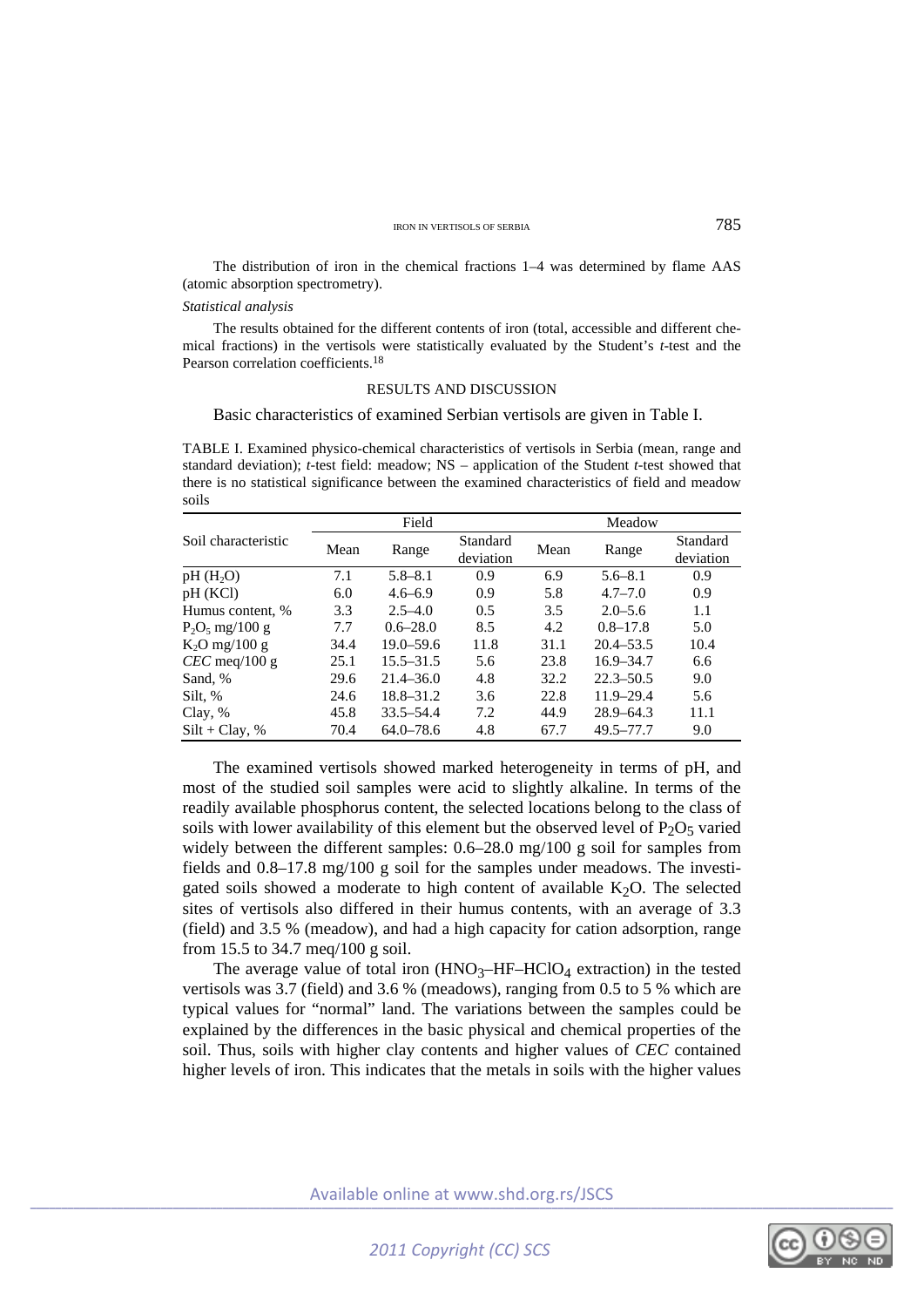of CEC are strongly bounded and could not be subjected to leaching out in the deeper layers. Consequently, the total content of the iron was the higher compared with soils with a less pronounced CEC thus metals are not in form that could be easily adopted by plants, what determines their low accessibility.5,19

The extraction of accessible forms of iron using mild extraction agents (0.1 M HCl and 0.005 M DTPA) showed extremely low contents of soluble iron compared to the total iron contents. The solution of 0.1 M HCl extracted two times more iron compared with the 0.005 M DTPA solution, ranging from 53.5 (field) to 60.6 mg/100 g soil (meadow). This observation confirms that the application of 0.1 M HCl solution also transformed the part of iron cations specifically adsorbed on organic and mineral components (oxides, carbonates and silicates), as well as occluded and precipitated iron. The acids also released coordinated bound iron ions from the surface of silica, but these amounts vary considerably depending on the mineralogical composition of soil.20–22

Lindsay and Norvell<sup>23</sup> using the DTPA-accessible content of microelements (iron) successfully separated Colorado soils into deficient and well supplied.. Based on the plants response to the application of microfertilizers (Fe), the critical content of DTPA-extracted iron was determined, which was  $4.5 \text{ mg kg}^{-1}$  for corn and 2.5 mg  $kg^{-1}$  for sorghum (sorghum plants are less susceptible to a lack of microelements). Below these values, plants responded to the application of iron, hence it could be considered that this soil was deficient in Fe. Above the value of 4.5 mg  $kg^{-1}$  extracted iron, the plants showed no response to the application of iron microfertilizers, therefore these soils were characterized as well supplied.

The relative values of the extracted iron in  $HNO<sub>3</sub>$  solution, obtained from the pseudo-total metal contents,13 show a similar variation in both groups of vertisols, since the decomposition of the crystal lattice of the primary and secondary minerals was not complete. From the vertisol of arable soils, 84.9 % of its total content was extracted by  $HNO<sub>3</sub>$ , while from the meadows 83.4 %. These data indicate that at least 15–17 % of the total iron content is most likely located in the structures of primary and secondary minerals. These results correspond with those of Hang *et al.*,<sup>25</sup> who found that the average extractability of 4 M HNO<sub>3</sub> for iron was between 76 to 85 % of that of HF for vertisols of the Mississippi River Delta.

In the case of vertisols originating from the fields that are richer in iron,  $HNO<sub>3</sub>$  extracts a greater part of the total iron, compared with vertisols from the meadows. However, it was observed that the relative values of the extraction of iron show similar variation in both groups of soil. Based on this, it could be concluded that the higher concentrations of iron in the arable soil was not a prerequisite for its greater solubility and its greater occurrence in the weaker forms of bondage.

In the vertisol of the fields, 0.1 M HCl solution extracted 0.15 % of the total content of iron, whereas 0.005 M DTPA extracted 0.07 %. Considering the indi-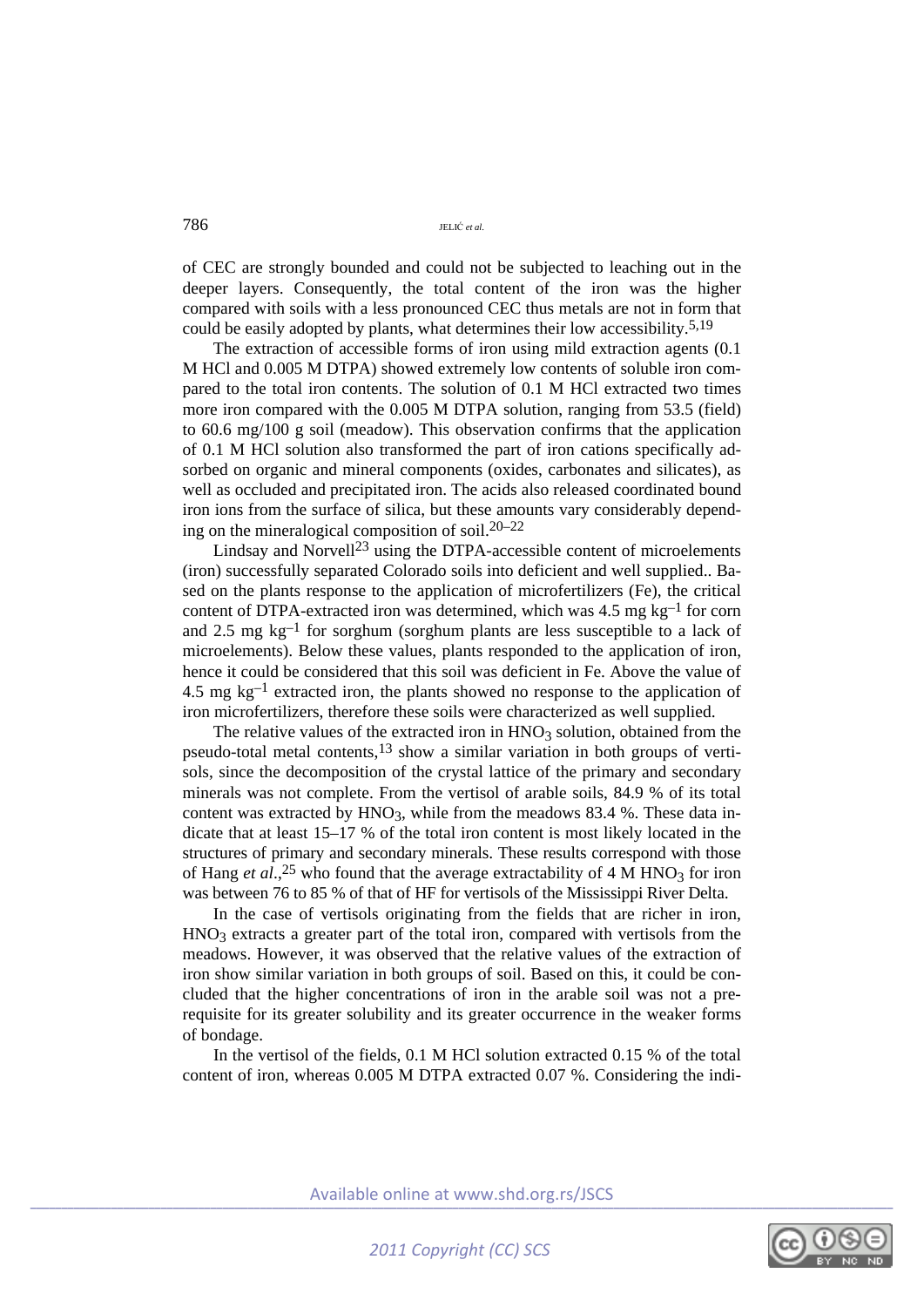vidual samples, the relative values obtained by extraction with 0.1 M HCl showed greater variation, ranging from 0.06 to 0.22 %, which is in accordance with the greater variation in the total iron content of these soil samples. The relative amounts of iron extracted by 0.1 M HCl solution decreased with increasing total iron content. However, among the individual samples, there were differences in the relative distribution of iron, which is the result of the differences in the pH of the observed soils samples. Particularly important are the samples with the lowest pH values in which the relative iron content, compared to the other samples, was up to nine times higher. Considering the fact that DTPA also extracted the labile forms of microelements from the soil, the amounts of specifically adsorbed iron and iron bound to carbonates was significantly higher in these samples.

Compared to the vertisol of fields, the average value of the relative iron content in the meadow samples extracted with 0.1 M HCl solution was higher (0.18 %), although the average total iron content was lower. The individual samples of vertisol from the meadows showed marked heterogeneity with respect to the relative iron content in the extraction medium  $(0.03 \text{ to } 0.38 \text{ %})$ , which is most likely caused by differences in the total content of iron and related with variability in the chemical properties of the samples, since the higher prevalence of iron occurs in the samples with the lower pH values. In addition, several soil samples from the meadows, the pH values (in 1 M KCl) of which ranged from 4.7 to 7.0, contained up to 2–6 times more iron. The DTPA iron was not in accordance with the total iron, which confirms the wide incidence of iron-deficiency despite the total amount of iron in the soils. $8,25$ 

According to the results of the *t*-test (Table II) between the total and accessible iron contents in the tested vertisols, no statistically significant differences in the distribution of iron between the field and meadows was found, as a result of the similar mineralogical composition of the parent material on which these soils are formed 26,27

| Location          | ΗF           | HNO <sub>3</sub> |                 | 0.1 M HCl 0.005 M DTPA |
|-------------------|--------------|------------------|-----------------|------------------------|
| Field $(n = 10)$  | $37000+4516$ | $31200+4036$     | $53.5 \pm 14.3$ | $24.6 \pm 19.1$        |
|                   | 31000-44000  | 24500-36900      | $28.0 - 69.0$   | $7.0 - 56.0$           |
| Meadow $(n = 10)$ | $36000+5869$ | $30300+6015$     | $60.6 + 43.1$   | $30.3 + 25.3$          |
|                   | 28000-44000  | 22200-36900      | $25.0 - 144.0$  | $8.0 - 86.0$           |
| $t$ -Test         | $0.2117^a$   | $0.3709^{\rm a}$ | $0.7726^a$      | $1.5102^{\rm a}$       |
|                   |              |                  |                 |                        |

TABLE II. Iron content in the tested vertisols of Serbia determined using different extraction methods  $(X + sd$  and interval, mg kg<sup>-1</sup>)

<sup>a</sup>There is no statistical significance at  $p < 0.05$ 

The analysis of the correlation coefficients showed that the total iron content and capacity for the adsorption of cations (*CEC*) depended moderately ( $r = 0.49$ ), which correspond with the supposition that soils with higher *CEC* values may

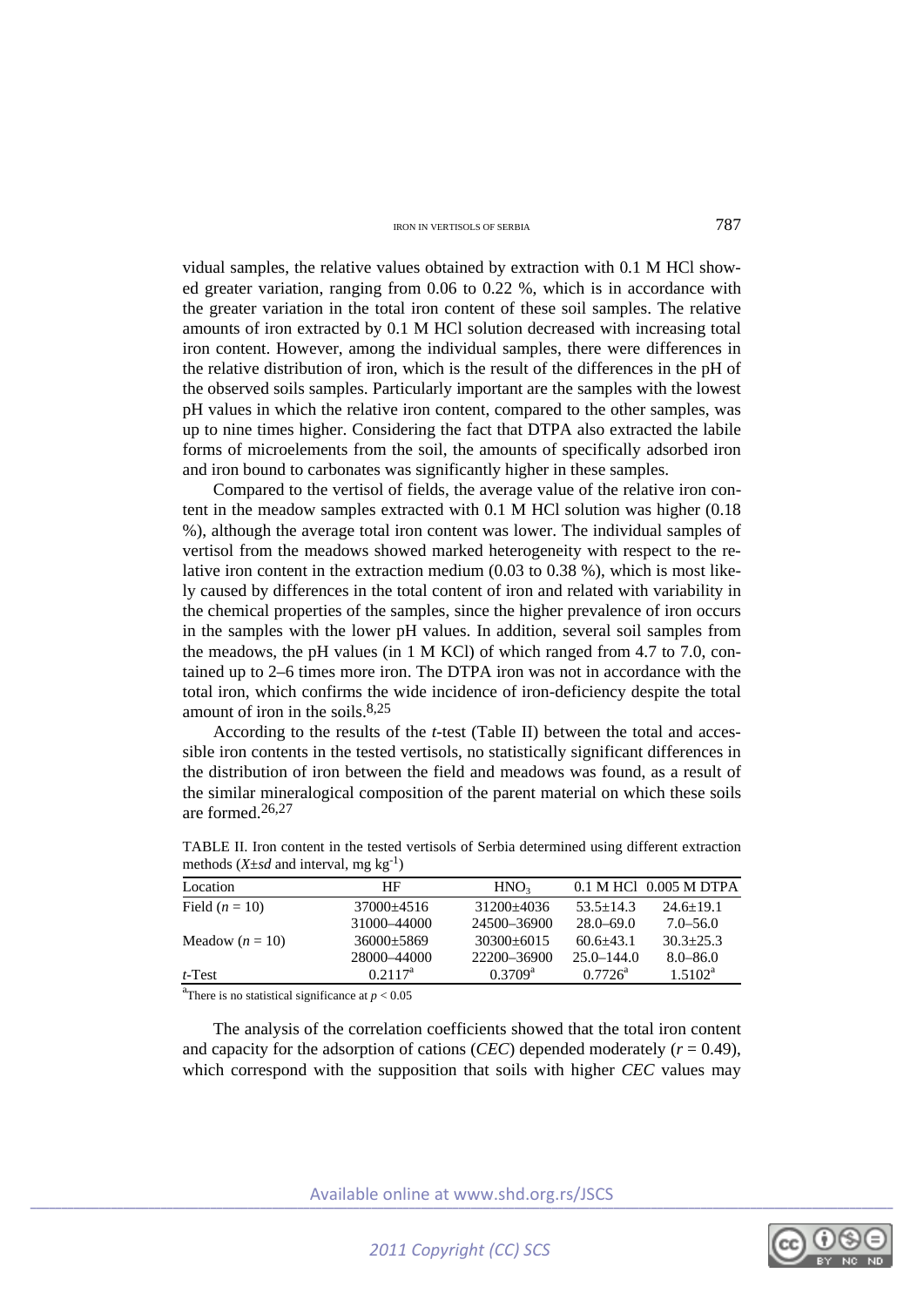have a greater total content of heavy metals (Table III).<sup>19</sup> In addition, a strong dependence of the total iron content on the clay content and clay content  $+$  dust content  $(r = 0.72$  and 0.76, respectively) was observed, due to the capacity of the mechanical fraction to adsorb cations and considerably contribute in the capacity of the whole soil. Accordingly, a negative correlation of the iron content and amount of sand  $(r = -0.76)$  was found, since a coarsening of the soil particles results in a decrease of soil sorption capacity and less iron in the structure of the minerals (silicates, quartz) in the larger soil particles<sup>12</sup>. In general, the observed total iron content in soil was almost entirely controlled by its mechanical composition.8. The pseudo-total content of iron, in addition to the observed relationships for the total iron content, has a positive correlation with the pH value.<sup>28</sup>

| Extraction method/Locality | HF    | HNO <sub>3</sub> | 0.1 M HCl | 0.005 M DTPA |  |  |  |
|----------------------------|-------|------------------|-----------|--------------|--|--|--|
| Field                      |       |                  |           |              |  |  |  |
| Milutovac                  | 35000 | 91.1             | 0.15      | 0.03         |  |  |  |
| Priština                   | 44000 | 83.9             | 0.06      | 0.03         |  |  |  |
| Trnava                     | 41000 | 79.5             | 0.11      | 0.03         |  |  |  |
| Rekovac                    | 38000 | 78.9             | 0.14      | 0.03         |  |  |  |
| Vranje                     | 35000 | 91.4             | 0.19      | 0.02         |  |  |  |
| Zaječar                    | 34000 | 78.8             | 0.10      | 0.04         |  |  |  |
| Bela Crkva                 | 32000 | 76.5             | 0.21      | 0.17         |  |  |  |
| <b>Blace</b>               | 35000 | 94.0             | 0.15      | 0.07         |  |  |  |
| Salaš                      | 43000 | 85.3             | 0.15      | 0.10         |  |  |  |
| Kragujevac                 | 31000 | 89.3             | 0.22      | 0.18         |  |  |  |
| Χ                          | 37000 | 84.9             | 0.15      | 0.07         |  |  |  |
|                            |       | Meadow           |           |              |  |  |  |
| Milutovac                  | 28000 | 84.6             | 0.36      | 0.07         |  |  |  |
| Priština                   | 41000 | 90.0             | 0.35      | 0.02         |  |  |  |
| Trnava                     | 40000 | 74.8             | 0.06      | 0.04         |  |  |  |
| Rekovac                    | 39000 | 89.0             | 0.09      | 0.06         |  |  |  |
| Vranje                     | 38000 | 95.8             | 0.06      | 0.02         |  |  |  |
| Zaječar                    | 29000 | 76.6             | 0.18      | 0.12         |  |  |  |
| Bela Crkva                 | 28000 | 80.0             | 0.38      | 0.31         |  |  |  |
| <b>Blace</b>               | 36000 | 89.3             | 0.12      | 0.12         |  |  |  |
| Salaš                      | 44000 | 83.6             | 0.03      | 0.02         |  |  |  |
| Kragujevac                 | 39000 | 70.4             | 0.15      | 0.14         |  |  |  |
| Χ                          | 36000 | 83.4             | 0.18      | 0.09         |  |  |  |

TABLE III. The relative content of iron in different extraction agents (in % of HF-total)

The amount of iron extracted from vertisols with a solution of 0.1 M HCl showed no dependence on any set of properties of this type of soil (Table IV).

The greatest influence on the DTPA accessible iron in the Serbian vertisols had the acidity  $(r = -0.92)$  and potential acidity  $(r = -0.89)$ , and to a lesser extent, the content of available potassium and the *CEC*, the correlation coefficients of which were 0.57 and 0.69, respectively. Regarding the fact that the obtained cor-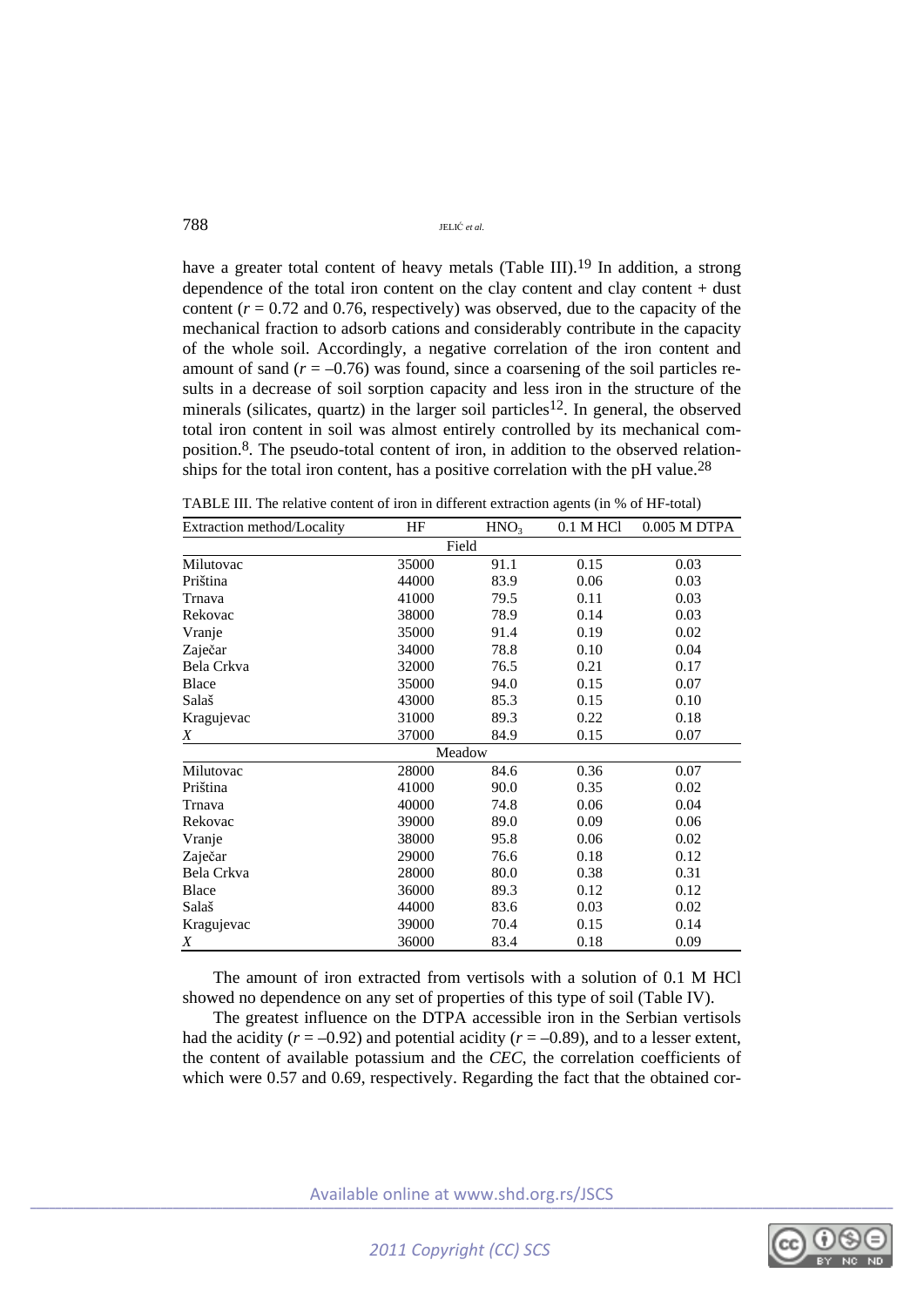relation coefficients were negative, it can be concluded that increasing soil acidity increases the solubility of iron, while an increasing content of clay increases the strength of the binding between the clay and iron, and consequently reduces its solubility.

TABLE IV. Correlation coefficients between the total and available content of iron and some soil properties

|                      | Iron                          |                          |  |  |  |  |
|----------------------|-------------------------------|--------------------------|--|--|--|--|
| Soil property        | Total (HF)                    | Pseudo-total $(HNO3)$    |  |  |  |  |
| $pH(H_2O)$           | NS <sup>a</sup>               | 0.51 <sup>b</sup>        |  |  |  |  |
| pH (1 M KCl)         | <b>NS</b>                     | $0.51^{b}$               |  |  |  |  |
| Humus content        | <b>NS</b>                     | <b>NS</b>                |  |  |  |  |
| CaCO <sub>3</sub>    | <b>NS</b>                     | <b>NS</b>                |  |  |  |  |
| $P_2O_5$             | <b>NS</b>                     | <b>NS</b>                |  |  |  |  |
| $K_2O$               | <b>NS</b>                     | <b>NS</b>                |  |  |  |  |
| <b>CEC</b>           | $0.49^\circ$                  | $0.52^b$                 |  |  |  |  |
| Sand                 | $-0.76^{\circ}$               | $-0.66^{\rm b}$          |  |  |  |  |
| Silt                 | <b>NS</b>                     | <b>NS</b>                |  |  |  |  |
| Clay                 | $0.72^{\circ}$                | $0.52^b$                 |  |  |  |  |
| $Silt + Clay$        | 0.76 <sup>c</sup>             | 0.66 <sup>c</sup>        |  |  |  |  |
|                      | Available content (0.1 M HCl) | Available content (DTPA) |  |  |  |  |
| pH(H <sub>2</sub> O) | <b>NS</b>                     | $-0.92^c$                |  |  |  |  |
| pH(nKCl)             | <b>NS</b>                     | $-0.89^{\circ}$          |  |  |  |  |
| Humus content        | <b>NS</b>                     | <b>NS</b>                |  |  |  |  |
| CaCO <sub>3</sub>    | <b>NS</b>                     | <b>NS</b>                |  |  |  |  |
| $P_2O_5$             | <b>NS</b>                     | <b>NS</b>                |  |  |  |  |
| $K_2O$               | <b>NS</b>                     | $-0.57^{\rm b}$          |  |  |  |  |
| CEC                  | <b>NS</b>                     | $-0.69^{\circ}$          |  |  |  |  |
| Sand                 | <b>NS</b>                     | <b>NS</b>                |  |  |  |  |
| Silt                 | <b>NS</b>                     | $0.64^{\circ}$           |  |  |  |  |
| Clay                 | <b>NS</b>                     | $-0.60^{\circ}$          |  |  |  |  |
| $Silt + Clay$        | <b>NS</b>                     | <b>NS</b>                |  |  |  |  |

<sup>a</sup>There was no statistical significance; <sup>b</sup>statistically significant at the probability level 0.05; <sup>c</sup>statistically significant at the probability level 0.01

A similar result was presented in Sharma *et al*. 8 Additionally, they observed a positive correlation with the content of organic matter, following the formation of chelates and the reduction of iron(III) to iron(II), which upon oxidation, precipitates as amorphous iron compounds thereby increasing the solubility of the iron. The DTPA soluble iron in the vertisols showed a statistically significant positive correlation with the content of the mechanical silt fraction, which indicates that coarsening of the soil particles could potentially provide a readily available fraction of iron

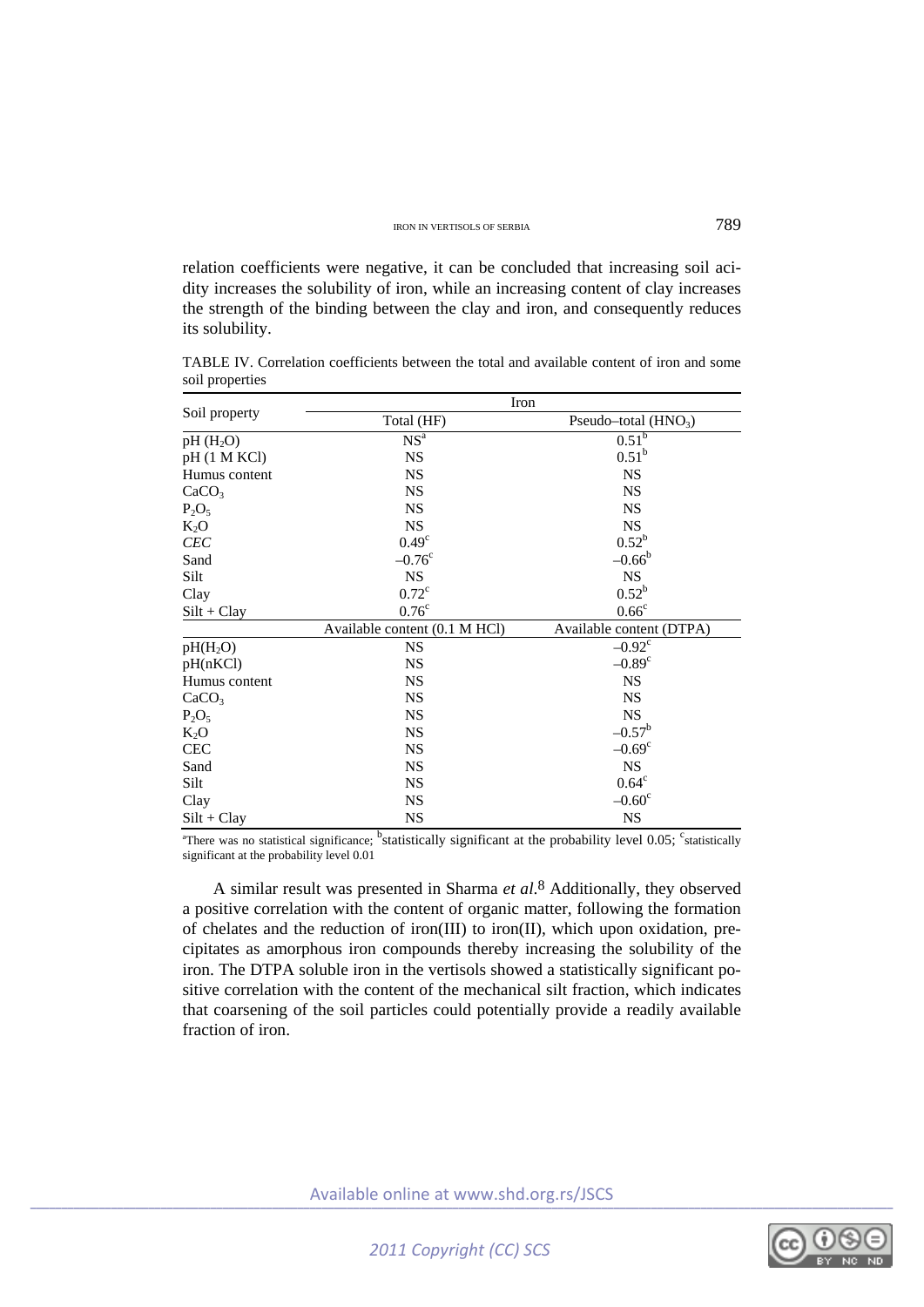## *Sequential extraction analysis*

Considering the fact that the tested vertisols in Serbia were established at locations with deficient iron content in the parent material, from their sequential extraction (Table V), it is possible to determine the form of their location in the soil, allowing for a clear understanding of their potential mobility and accessibility for plants.

TABLE V. Distribution of iron in the different fractions of vertisols obtained by sequential analyses procedures  $(mg kg^{-1})$ 

| <b>Fraction</b>    |               |               | Ш           |           |                     |
|--------------------|---------------|---------------|-------------|-----------|---------------------|
| Field Fe $\pm SD$  | $0.11 + 0.32$ | $2.62 + 2.04$ | 4024+1777   | $221+127$ | $32552 + 4301$      |
| Meadow Fe $\pm SD$ | $0.18 + 0.22$ | $4.0 + 5.07$  | $4094+1181$ |           | 231+146 31970+58881 |

Based on statistical correlation analysis (Table VI), a highly significant correlation was found between the exchangeable and specifically adsorbed iron  $(r =$  $= 0.89$ ), which indicates mutual influences of these two fractions. The quantities of exchangeable (fraction I) and specifically adsorbed iron (fraction II) in the investigated vertisols of Serbia showed no dependence on its contents in the other extracted fractions, indicating low mobility of iron in these soils. The negative correlations between the total and residual Fe (fraction V) with the Fe in fraction II ( $r = -0.46$  and  $-0.51$ , respectively) and the positive correlation of the total with the residual Fe  $(r = 0.96)$  indicate that the mobility of iron is small and that the stable fraction V is correlated with the total iron content. The content of iron in the first fraction has no significant correlation with any soil properties, except pH (Table VII).

TABLE VI. Correlation coefficient between the iron content in different chemical fractions in soil from fields and meadows

| Fraction         |            |                 | Ш         |      |                   | Fe content total (HF)                                                                                                                                |
|------------------|------------|-----------------|-----------|------|-------------------|------------------------------------------------------------------------------------------------------------------------------------------------------|
|                  |            |                 |           |      |                   |                                                                                                                                                      |
|                  | 1,00       |                 |           |      |                   |                                                                                                                                                      |
| H                | $0.89^{a}$ | 1.00            |           |      |                   |                                                                                                                                                      |
| Ш                | $NS^b$     | <b>NS</b>       | 1.00      |      |                   |                                                                                                                                                      |
| IV               | NS         | <b>NS</b>       | NS        | 1.00 |                   |                                                                                                                                                      |
| V                | NS         | $-0.51^{\circ}$ | <b>NS</b> | NS   | 1.00              |                                                                                                                                                      |
| Fe content total | NS         | $-0.46^{\circ}$ | NS        | NS   | 0.96 <sup>c</sup> | 1.00                                                                                                                                                 |
|                  |            |                 |           |      |                   | <sup>a</sup> Statistically significant at the probability level 0.01; <sup>o</sup> there was no statistical significance; <sup>c</sup> statistically |

significant at the probability level 0.05

Specifically adsorbed iron and iron related to carbonates (fraction II) gave significant differences and negative correlations with some soil properties, such as pH, clay content and *CEC*. The positive correlation with the silt implies that these factors had a dominant influence on the distribution of iron in this fraction. The negative correlation between the iron content in the specifically adsorbed

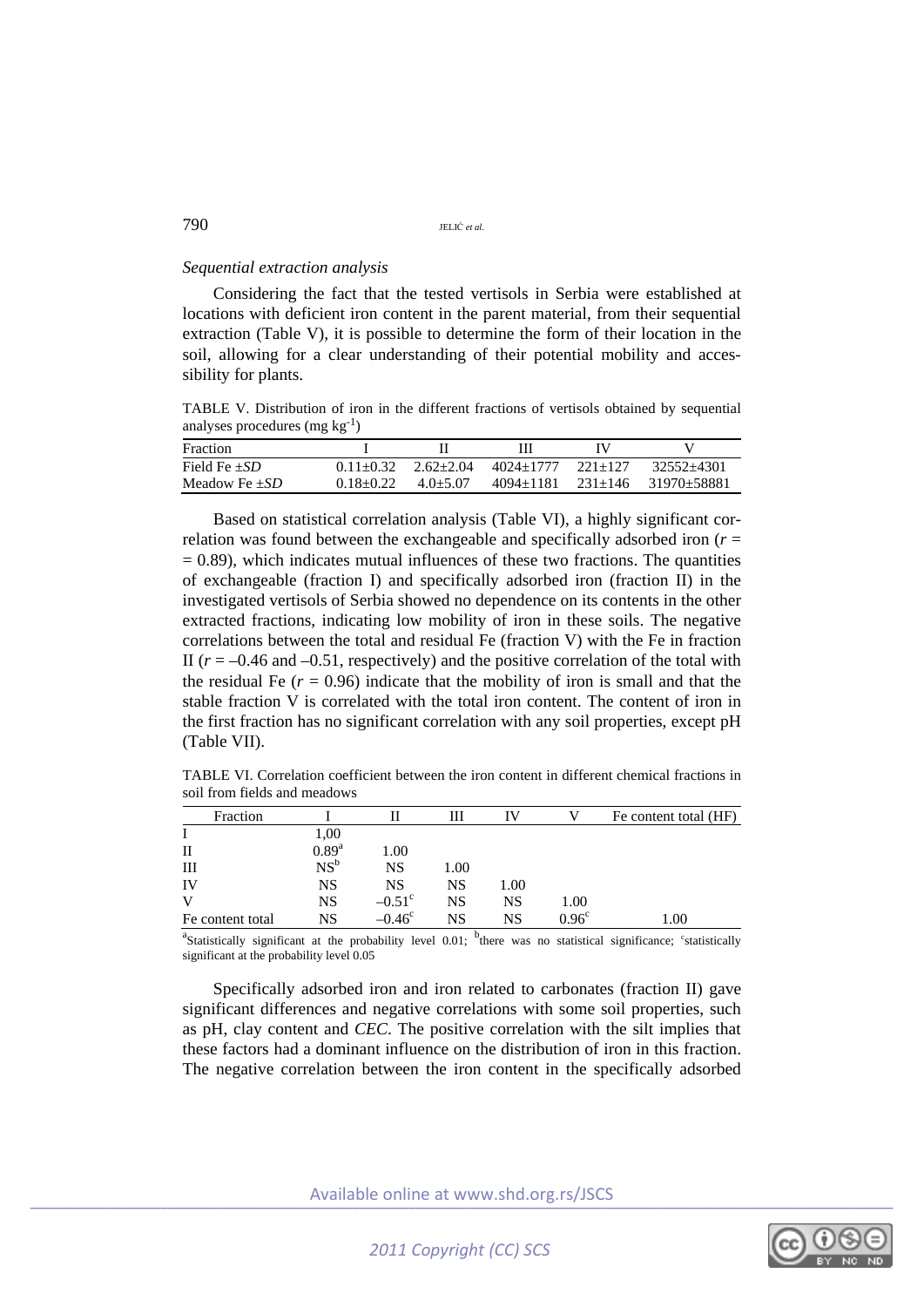iron fraction and the pH value of the soil indicates that the solubility of iron in this fraction decreases with increasing soil pH because high pH values favour the oxidation of Fe<sup>2+</sup> to Fe<sup>3+</sup>, which results in the precipitation of iron(III) salts and oxides. The significant negative correlation between the specifically adsorbed iron and the clay content indicates that with increasing clay content, the CEC value increases and hence the association of iron and the solid soil phase, which resulted in reduced mobility and accessibility of the iron in this fraction.

|                      | Fraction             |                 |                    |                   |                   |                  |  |
|----------------------|----------------------|-----------------|--------------------|-------------------|-------------------|------------------|--|
| Soil characteristics |                      | Н               | Ш                  | IV                | v                 | Fe content total |  |
| $pH(H_2O)$           | $-0.48$ <sup>a</sup> | $-0.70^{\rm b}$ | $-0.45^{\text{a}}$ | NS <sup>c</sup>   | $0.54^{\rm a}$    | <b>NS</b>        |  |
| pH (1M KCl)          | <b>NS</b>            | $-0.64**$       | $-0.46^{\circ}$    | <b>NS</b>         | $0.54^{\rm a}$    | <b>NS</b>        |  |
| Humus content        | <b>NS</b>            | <b>NS</b>       | <b>NS</b>          | <b>NS</b>         | <b>NS</b>         | <b>NS</b>        |  |
| $P_2O_5$             | <b>NS</b>            | <b>NS</b>       | $-0.66^{\rm b}$    | <b>NS</b>         | <b>NS</b>         | <b>NS</b>        |  |
| $K_2O$               | <b>NS</b>            | <b>NS</b>       | $-0.70^{\rm b}$    | <b>NS</b>         | $0.53^{\rm a}$    | <b>NS</b>        |  |
| <b>CEC</b>           | <b>NS</b>            | $-0.55^{\rm b}$ | $-0.49^{\rm a}$    | 0.50 <sup>a</sup> | $0.63^{b}$        | $0.49^{\rm a}$   |  |
| Sand                 | <b>NS</b>            | <b>NS</b>       | <b>NS</b>          | <b>NS</b>         | $-0.78^{\rm b}$   | $-0.76^{\rm b}$  |  |
| Silt                 | <b>NS</b>            | $0.55^{\rm b}$  | <b>NS</b>          | <b>NS</b>         | <b>NS</b>         | <b>NS</b>        |  |
| Clay                 | <b>NS</b>            | $-0.50^{\rm a}$ | <b>NS</b>          | $0.43^{\rm a}$    | 0.80 <sup>b</sup> | $0.72^b$         |  |
| $Silt + Clav$        | <b>NS</b>            | <b>NS</b>       | NS                 | NS                | $0.78^{b}$        | $0.76^{\rm b}$   |  |

TABLE VII. Correlation coefficients between the iron content in different chemical fractions and some soil characteristics

<sup>a</sup>Statistically significant at the probability level  $0.05$ ;  $^{b}$  statistically significant at the probability level  $0.01$ ;  $^{c}$  there was no statistical significance

The positive correlation between the iron content in Fraction II and the silt content indicates iron unstably bound with the silt particles, since increasing particle size led to increasing solubility of the iron in this fraction.

The content of extracted iron from the oxide fractions of Fe (Fraction III) is negatively correlated with some soil properties, such as pH value, content of available  $P_2O_5$  and  $K_2O$  and the values of *CEC*. Increasing soil pH values decreased the iron content in the third fraction due to the high degree of oxidation of  $Fe<sup>2+</sup>$  compounds and depositions with phosphate. The negative correlation between the iron content in this fraction and the *CEC* value indicates that the increase in surface adsorption increases the bond strength between the solid soil phase and iron, which affects the lower solubility of iron in this fraction.

The amount of iron extracted from the organic matter was positively correlated with the *CEC* values and the clay content. This indicates that the clay and the *CEC* are the dominant factors affecting the distribution of iron in this fraction.

The iron associated with the residual fraction was negatively correlated with sand content and positively with the soil pH values, readily available  $K_2O$ , clay, *CEC* and the silt + clay fractions. The negative correlation between the residual iron and sand and a positive correlation with the clay content and silt + clay indi-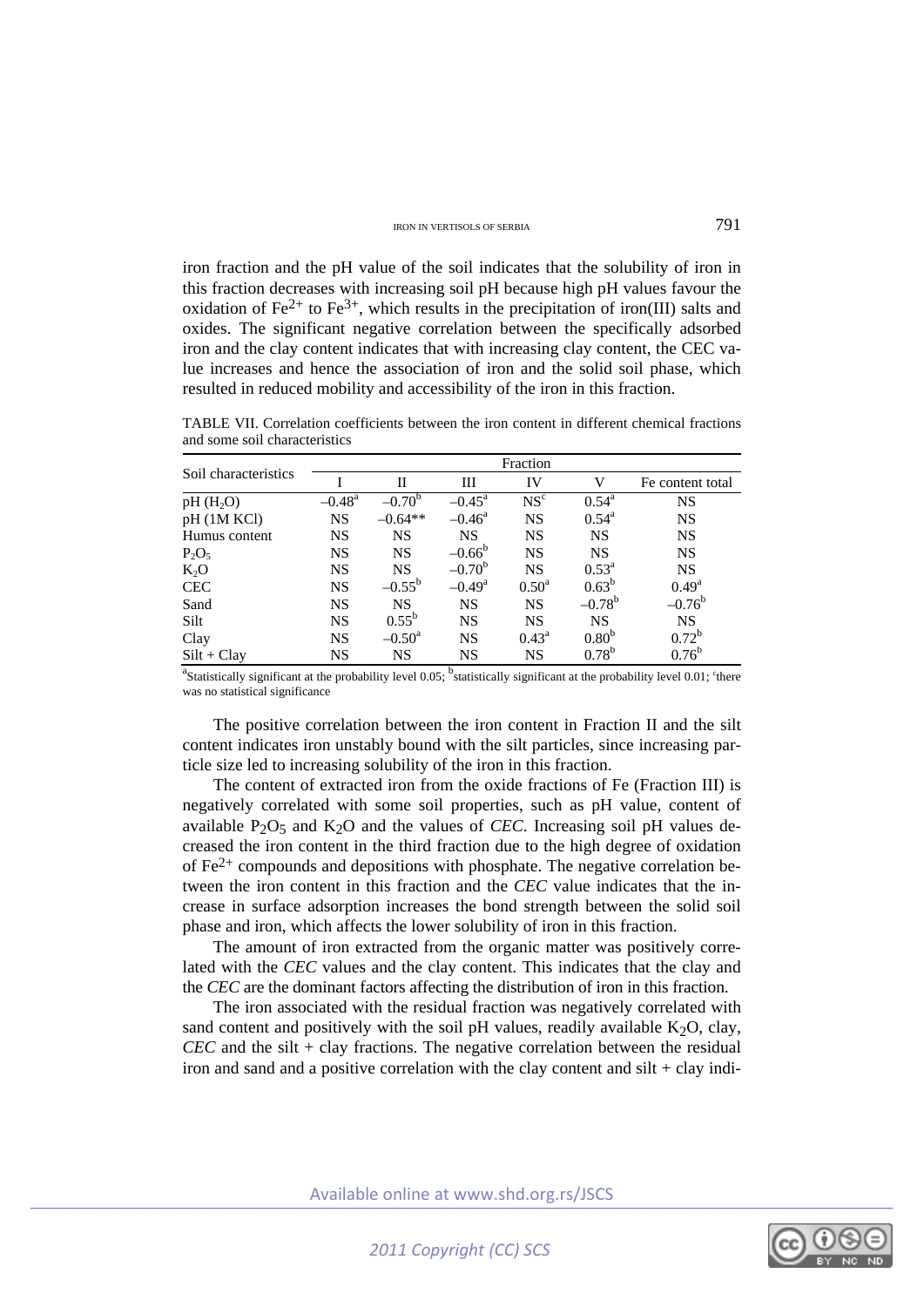cates that most of iron in this fraction is bound to clay particles and silt. The clay fractions usually contain high amounts of metals (Fe) due to high adsorption, as well as the content present in the crystal lattice. These variations in the amounts of residual iron with clay are in accordance with the conclusions of other authors.28,29

The positive correlation between iron in residual fractions and soil pH indicates that base oxidation and environmental conditions cause iron deposition but reducing conditions its hydrolysis.4

Based on the attained results of correlation coefficients given in Table VIII, DTPA extracted iron gives highly significant positive correlations with the iron content in Fractions I and II ( $r = 0.689$  and 0.907, respectively) and a negative correlation with the content in fraction V.

TABLE VIII. The correlation coefficients between the content of iron in different chemical fractions of soil and its contents obtained using different extraction procedures

|                              |                 |                  | Fraction |           |                  |
|------------------------------|-----------------|------------------|----------|-----------|------------------|
| <b>Extraction procedures</b> |                 |                  | ſП       |           |                  |
| HF                           | NS <sup>a</sup> | $-0.463^{\circ}$ | NS       | NS        | $0.956^{\circ}$  |
| HNO <sub>3</sub>             | NS              | $-0.519^{b}$     | NS       | <b>NS</b> | $0.812^{\circ}$  |
| 0.1 M HCl                    | <b>NS</b>       | $-0.441^{\circ}$ | NS       | <b>NS</b> | NS               |
| $0.005$ M DTPA               | $0.689^{\circ}$ | $0.907^{\circ}$  | NS       | NS        | $-0.557^{\circ}$ |

<sup>a</sup>There was no statistical significance; <sup>b</sup>statistically significant at the probability level 0.05; <sup>c</sup>statistically significant at the probability level 0.01

Since the DTPA extractant gives highly significant correlation coefficients with fractions I and II, it can be used to evaluate the accessibility of iron for plants, and this interpretation agrees with the negative correlation  $(r = -0.557)$ between the DTPA extracted iron and the iron content in the structures of the primary and secondary minerals.

Unlike the DTPA extractant, 0.1 M HCl showed less pronounced statistical significance  $(r = 0441)$  only with the iron content in the second fraction and, therefore, cannot be used as a reliable factor in the interpretation the bioavailability of the iron in soils.

The less pronounced but significant negative correlation coefficients ( $r =$  $= -0.519$  and  $-0.463$ ) found between the HNO<sub>3</sub> and HF extracted iron and its contents in fractions I and II, respectively, showed that the iron extracted with these acids is not weakly bound iron which is easily accessible to plants. Moreover, this interpretation agrees with the existence of strong positive correlations  $(r = 0.812$  and 0.956) between the content of iron in HNO<sub>3</sub> and HF and its contents within the structure of primary and secondary minerals (residual fraction V).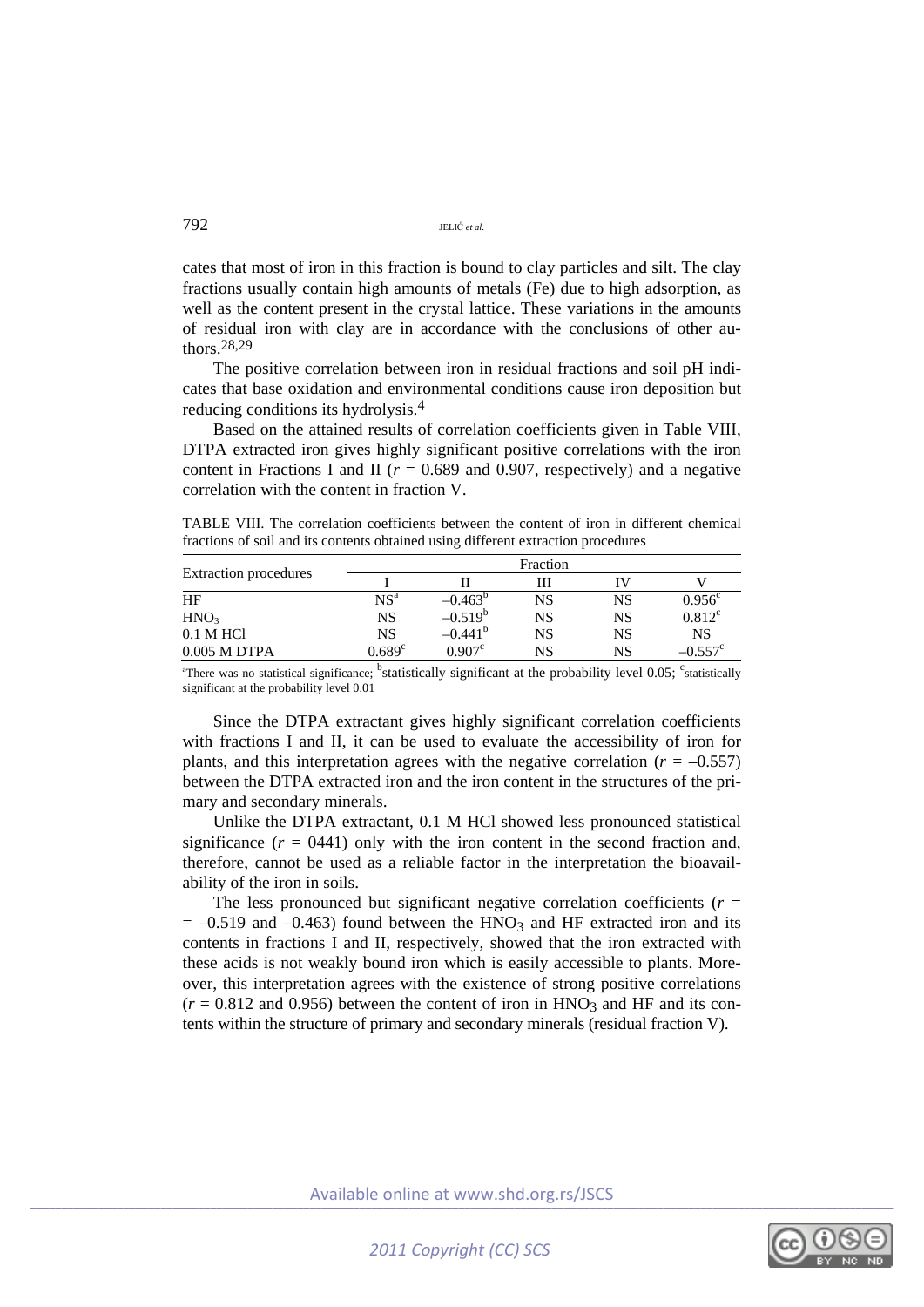## **CONCLUSIONS**

Analyses using the procedures of sequential extraction showed that the soil samples from arable soils and meadows were similar in the relative distribution of iron among the different fractions. The sequential extraction procedures showed that the iron was mostly built into the lattice of primary and secondary minerals and in the clay minerals of the residual fraction. The iron content in the soils was correlated with the pH value, *CEC* and the aggregate size fraction of silt and clay. The low plant availability of the iron in the vertisols could be explained by its occurrence in the least soluble fraction (Fraction V). The appropriate selection of genotype, foliar application and liming are required for the successful growth of agricultural crops on the examined soils.

*Acknowledgment*. This research was supported by grants from the Ministry of Science and Technological Development of the Republic of Serbia (Project Nos. TR 31054 and OI 172016).

#### ИЗВОД

## ДИСТРИБУЦИЈА И ФОРМЕ ГВОЖЂА У ВЕРТИСОЛИМА СРБИЈЕ

МИОДРАГ Ж. ЈЕЛИЋ<sup>1</sup>, ЈЕЛЕНА Ж. МИЛИВОЈЕВИЋ<sup>2</sup>, СРЕЋКО Р. ТРИФУНОВИЋ<sup>3</sup>, ИВИЦА Г. ЂАЛОВИЋ<sup>4</sup>, ДРАГИША С. МИЛОШЕВ<sup>5</sup> и СРЂАН И. ШЕРЕМЕШИЋ<sup>5</sup>

<sup>1</sup> Пољойривредни факулійей, Универзийейи у Косовској Мийровици, Јелене Анжујске, 38228 Зубин Пойюк,<br>- <sup>2</sup> Иаийар за сійрна жийа. Саве Кованасића 31. 34000 Кразујаван. <sup>3</sup> Инсійники за ханніу. Природно–найле Ценіūар за сіūрна жи*йа, Саве Ковачевића 31, 34000 Кра* $\bar{\imath}$ ујевац, <sup>3</sup>Инсіūиū́іуū за хемију, Природно–майдема<del>йички факулійей,Универзийей</del> у Кра $\bar{\imath}$ ујевцу, Радоја Домановића 12, 34000 Кра $\bar{\imath}$ ујевац,  ${}^4$ Инсійийуй за раїїарсіїво и йовріїарсіїво, Максима Горкої 30, 21000 Нови Сад и <sup>5</sup>Пољойривредни факулійеїй, *Univerzitet u Novom Sadu, Dositeja Obradovi}a 8, 21000 Novi Sad* 

У циљу одређивања различитих облика гвожђа у неким варијeтетима вертисола са подручја Србије (оранице и ливаде) пореклом са десет различитих локалитета анализиран је укупан садржај гвожђа (HF), псеудо-укупан садржај (HNO3), 0,1 M HCl растворљиво и DTPA растворљиво гвожђе. Секвенцијалном екстракцијом извршено је раздвајање фракција гвожђа на растворљиво у води и разменљиво Fe (I), специфично абсорбовано гвожђе са карбонатима (II), оклудовано Fe у оксидима (III), Fe везано за органску материју (IV) и Fe структурно везанo у силикатима (резидуални део, V). pH вредност земљишта, CEC и величина фракција (глина и прах) имали су значајан утицај на дистрибуцију различитих облика гвожђа. Различите методе екстракције су показале сличан облик садржаја Fe у обрадивом земљишту и ливади. Међутим, садржај DTPA растворљивог гвожђа не одговара укупном садржају, што потврђује да је учесталост недостатка гвожђа у вертисолима на подручју Србије независна од укупног гвожђа у земљиштима. Износ разменљивог гвожђа (фракција I) и адсорбовованог (II) гвожђа није показала зависност од његовог садржаја у другим фракцијама, што указује на ниску мобилност гвожђа у проучаваним вертисолима. Јака позитивна корелација (*р* = 0,812 и 0,956) између садржаја гвожђа у HNO3 и HF и његов садржај у примарним и секундарним минералима (фракција V) показују низак ниво гвожђа доступног биљкама у испитиваним вертисолима. Коришћењем секвенцијалне екстракције могуће је утврдити садржај и приступачност гвожђа у вертисолима Србије.

(Примљено 19. јула, ревидирано 26 октобра 2010)